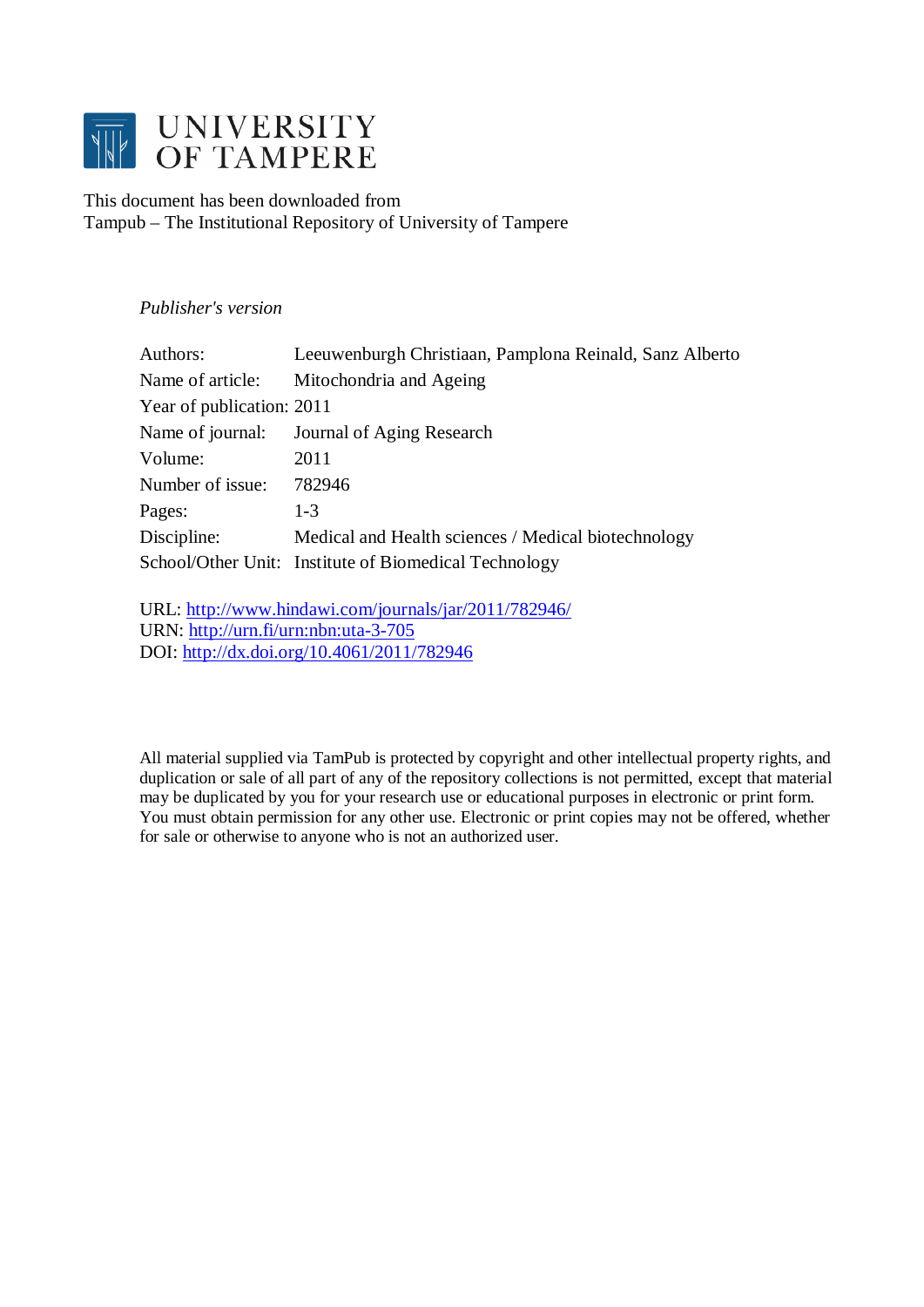## *Editorial* **Mitochondria and Ageing**

## **Christiaan Leeuwenburgh,1 Reinald Pamplona,2 and Alberto Sanz3**

*1Division of Biology of Aging, Department of Aging and Geriatric Research, College of Medicine, Institute on Aging, University of Florida, Gainesville, FL 32611, USA*

*2Department of Experimental Medicine, Faculty of Medicine, University of Lleida-IRBLleida, 25008 Lleida, Spain*

*3Mitochondrial Gerontology and Age-Related Diseases Group, Institute of Biomedical Technology and Tampere University Hospital, University of Tampere, 33014 Tampere, Finland*

Correspondence should be addressed to Alberto Sanz, alberto.sanz@uta.fi

Received 26 May 2011; Accepted 26 May 2011

Copyright © 2011 Christiaan Leeuwenburgh et al. This is an open access article distributed under the Creative Commons Attribution License, which permits unrestricted use, distribution, and reproduction in any medium, provided the original work is properly cited.

During the last two decades, interest relating to mitochondria in the field of aging has grown exponentially. Nowadays, it is known that mitochondria are more than just the powerhouses of the cell. They participate in almost every aspect of metabolism. The more we learn about mitochondria, the more fascinating they become and the more they seem to be implicated in aging. Originally, the gerontological community became interested in mitochondria due to their role in the generation of reactive oxygen species (ROS). D. Harman proposed his renowned free radical theory of aging in 1956 [1], reformulating it 16 years later as the mitochondrial free radical theory of aging (MFRTA) [2] in order to emphasise the fact that mitochondria were simultaneously both the main generators and the main targets of free radicals. Since then, many laboratories have published an extensive volume of data both supporting and refuting the MFRTA. Presently, new theories have been put forward suggesting a role for mitochondria in aging which is independent of the generation of ROS. For example, it has been proposed that aging is caused by the accumulation of mutations and large-scale deletions in mitochondrial DNA (mtDNA), which may partly arise from the inherent error rate of mtDNA polymerase gamma rather than oxidative damage [3]. It has also been proposed that aging can be caused by an alteration of the redox homeostasis, since mitochondria regulate the relative levels of NADH/NAD+, NADPH/NADP+, and GSH/GSSG [4].

The considerable attention that mitochondria have attracted is well represented in this special issue. Different authors present new discoveries from their laboratories or review the latest advances in their fields of expertise. The role of mtDNA in aging and cancer is a popular and highly debatable topic. This is illustrated by three articles in the "Mitochondria and Aging" special issue. Specifically, R. Gredilla in *"DNA damage and base excision repair in mitochondria and their role in aging"* describes the substantial progress that has been achieved in understanding the repair mechanisms relevant to mtDNA. It is currently known that mtDNA has a sophisticated repair system adapted to the particular needs of an environment characterised by high levels of ROS. C. Desler et al. in *"The importance of mitochondrial DNA in aging and cancer"* and A. M. Czarnecka and E. Bartnik in *"The role of the mitochondrial genome in ageing and carcinogenesis"* analyse the contribution of mitochondria to both the origin and progression of cancer. Several interesting correlations are revealed; however, further research is needed before more definite conclusions can be reached. This will require the implementation of new techniques to measure every aspect of mitochondrial function in detail in combination with high-throughput screening. L. Staunton et al. in *"Proteomic profiling of mitochondrial enzymes during skeletal muscle aging"* describe how proteomic profiling can help to achieve this, whereas E. Barbieri et al. in *"Morphofunctional and biochemical approaches for studying mitochondrial changes during myoblasts differentiation"* demonstrate a practical application of the techniques in the study of cellular fate. Although the role of mitochondria in cell differentiation is not yet understood, available data indicate that they play a major role and that certain changes in mitochondrial function are essential to complete cellular differentiation.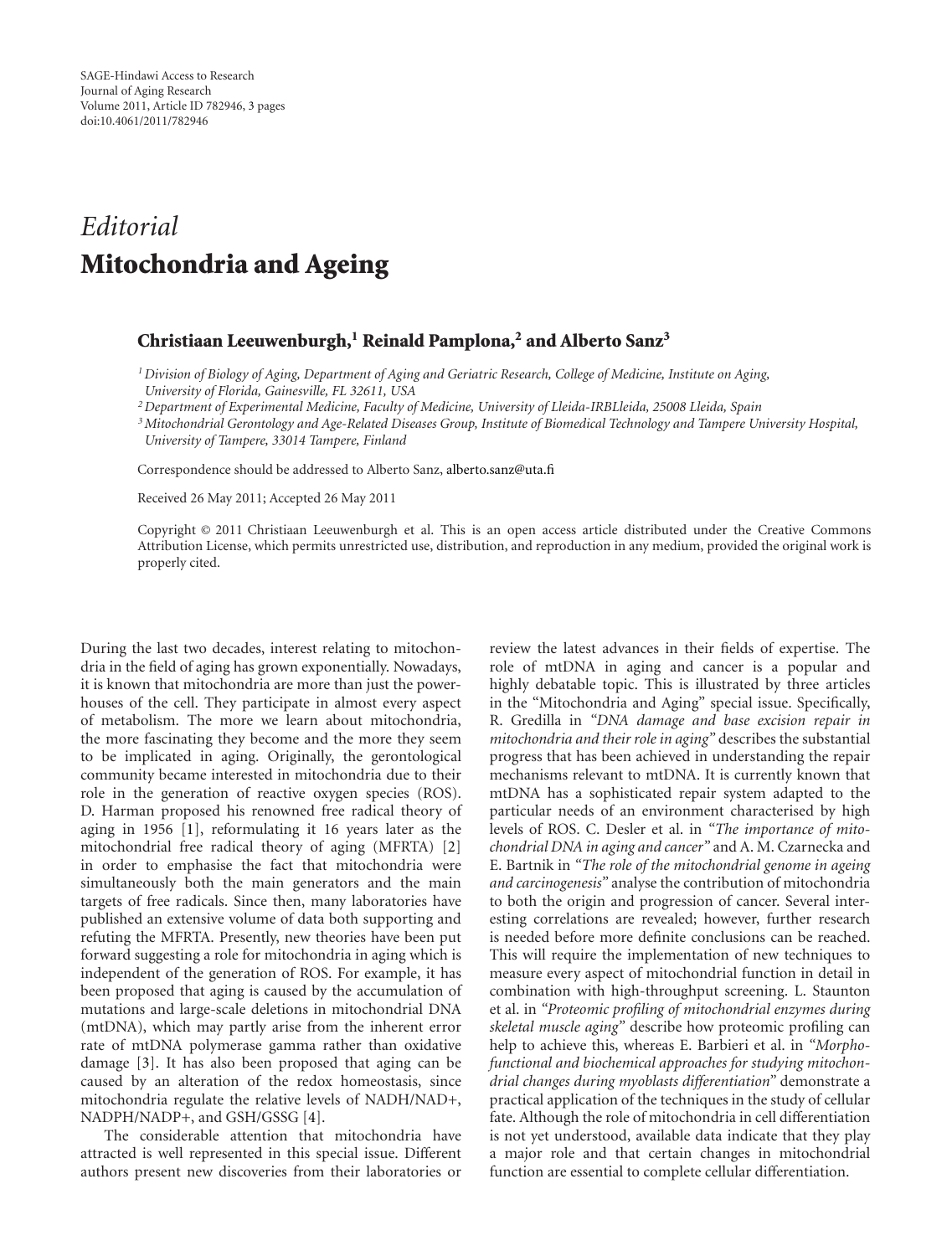Dietary restriction (DR) is the most widely used intervention to extend lifespan. Currently, numerous laboratories worldwide are searching for genetic targets that will allow an increased lifespan without reducing the number of calories. It is well established that mitochondria are major contributors to the cellular adaptations needed to prolong lifespan during DR. However, the mechanisms or pathways involved have yet to be completely elucidated. Organisms with a short lifespan, such as yeast, offer an excellent opportunity for screening. B. Li et al. in *"Identification of potential calorie restriction-mimicking yeast mutants with increased mitochondrial respiratory chain and nitric oxide levels"* use this approach to identify new genes implicated in lifespan extension by DR. For example, they show evidence that nitric oxide produced by complex IV triggers changes that elicit lifespan extension. Several mechanisms have been proposed to underlie the increase in lifespan by DR, an increase in the deacetylase activity of sirtuins and an augmentation of mitochondrial biogenesis being two of them. G. R. Wagner and R. M. Payne in *"Mitochondrial acetylation and diseases of aging"* discuss the role of mitochondrial deacetylases in aging. The importance of mitochondrial sirtuins has recently been documented by articles describing their essential role in the activation of protection against oxidative damage during DR [12, 13]. Mitochondrial biogenesis is another leading topic in aging research. One of the major regulators of this process is peroxisome-proliferator-activated receptor gamma coactivator 1-alpha (PGC-1*α*). T. Wenz in *"Mitochondria and PGC-1α in aging and age-associated diseases"* discusses the alteration of mitochondrial biogenesis in aging and how PGC-1 $α$  can be used as a novel therapy. New treatments are needed to protect against neurodegenerative diseases, one of the most devastating consequences of aging. Calcium is a key player in the intercommunication of different cellular organelles as reviewed by J. P. Decuypere et al. in *"IP*<sup>3</sup> *receptors, mitochondria, and Ca*2+ *signaling: implications for aging."* Upon intercommunication damage, cellular homeostasis is lost, resulting in cellular death or transformation. R. Kumar and H. Atamna in *"Therapeutic approaches to delay the onset of Alzheimer's disease"* propose two complementary approaches to delay the onset of Alzheimer's disease. Boosting mitochondrial metabolism should decrease amyloid*β* peptide accumulation. Coincidentally, exercise increases mitochondrial function and decreases the concentration of markers of Alzheimer's disease [16]. Deregulation of metal transition homeostasis is increasingly recognized as a major problem during aging [17].

If the past is described as good and the present as promising, then the future will likely be very bright. However, there are many challenges that must be overcome to understand completely the role of mitochondria in aging and enable the development of new therapeutic approaches. The development of new techniques to study mitochondrial function *in vivo* is of the utmost priority. Most of our knowledge about how mitochondria work is based on data from isolated organelles. As *in vitro* systems are prone to artifacts, an *in vivo* approach would prove much more reliable. Cell culture offers an alternative approach, but is restricted by the fact that oxygen pressure is a major determinant of mitochondrial

function and levels used are often not representative of physiological concentrations. For success, we must aim for excellence. Therefore, we must strive for the situation which enables the quantification of measurements in model organisms and human patients *in vivo*. Difficult? Maybe. Possible? Yes. In summary, for all of us interested in understanding these fascinating organelles, we are living in exciting times. But if we work hard, the future will be even more promising.

> *Christiaan Leeuwenburgh Reinald Pamplona Alberto Sanz*

## **References**

- [1] D. Harman, "Aging: a theory based on free radical and radiation chemistry," *Journal of Gerontology*, vol. 11, no. 3, pp. 298– 300, 1956.
- [2] D. Harman, "The biologic clock: the mitochondria?" *Journal of the American Geriatrics Society*, vol. 20, no. 4, pp. 145–147, 1972.
- [3] A. Trifunovic and N. G. Larsson, "Mitochondrial dysfunction as a cause of ageing," *Journal of Internal Medicine*, vol. 263, no. 2, pp. 167–178, 2008.
- [4] D. P. Jones, "Radical-free biology of oxidative stress," *American Journal of Physiology*, vol. 295, no. 4, pp. C849–C868, 2008.
- [5] R. Gredilla, "DNA damage and base excision repair in mitochondria and their role in aging," *Journal of Aging Research*, vol. 2011, Article ID 257093, 9 pages, 2011.
- [6] C. Desler, M. L. Marcker, K. K. Singh, and L. J. Rasmussen, "The importance of mitochondrial DNA in aging and cancer," *Journal of Aging Research*, vol. 2011, Article ID 407536, 9 pages, 2011.
- [7] A. M. Czarnecka and E. Bartnik, "The role of the mitochondrial genome in ageing and carcinogenesis," *Journal of Aging Research*, vol. 2011, Article ID 136435, 10 pages, 2011.
- [8] L. Staunton, K. O'Connell, and K. Ohlendieck, "Proteomic profiling of mitochondrial enzymes during skeletal muscle aging," *Journal of Aging Research*, vol. 2011, Article ID 908035, 9 pages, 2011.
- [9] E. Barbieri, M. Battistelli, L. Casadei et al., "Morphofunctional and biochemical approaches for studying mitochondrial changes during myoblasts differentiation," *Journal of Aging Research*, vol. 2011, Article ID 845379, 16 pages, 2011.
- [10] B. Li, C. Skinner, P. R. Castello et al., "Identification of potential calorie restriction-mimicking yeast mutants with increased mitochondrial respiratory chain and nitric oxide levels," *Journal of Aging Research*, vol. 2011, Article ID 673185, 16 pages, 2011.
- [11] G. R. Wagner and R. M. Payne, "Mitochondrial acetylation and diseases of aging," *Journal of Aging Research*, vol. 2011, Article ID 234875, 13 pages, 2011.
- [12] S. Someya, W. Yu, W. C. Hallows et al., "Sirt3 mediates reduction of oxidative damage and prevention of age-related hearing loss under caloric restriction," *Cell*, vol. 143, pp. 802–812, 2010.
- [13] X. Qiu, K. Brown, M. D. Hirschey, E. Verdin, and D. Chen, "Calorie restriction reduces oxidative stress by SIRT3-mediated SOD2 activation," *Cell Metabolism*, vol. 12, no. 6, pp. 662– 667, 2010.
- [14] T. Wenz, "Mitochondria and PGC-1*α* in aging and ageassociated diseases," *Journal of Aging Research*, vol. 2011, Article ID 810619, 12 pages, 2011.